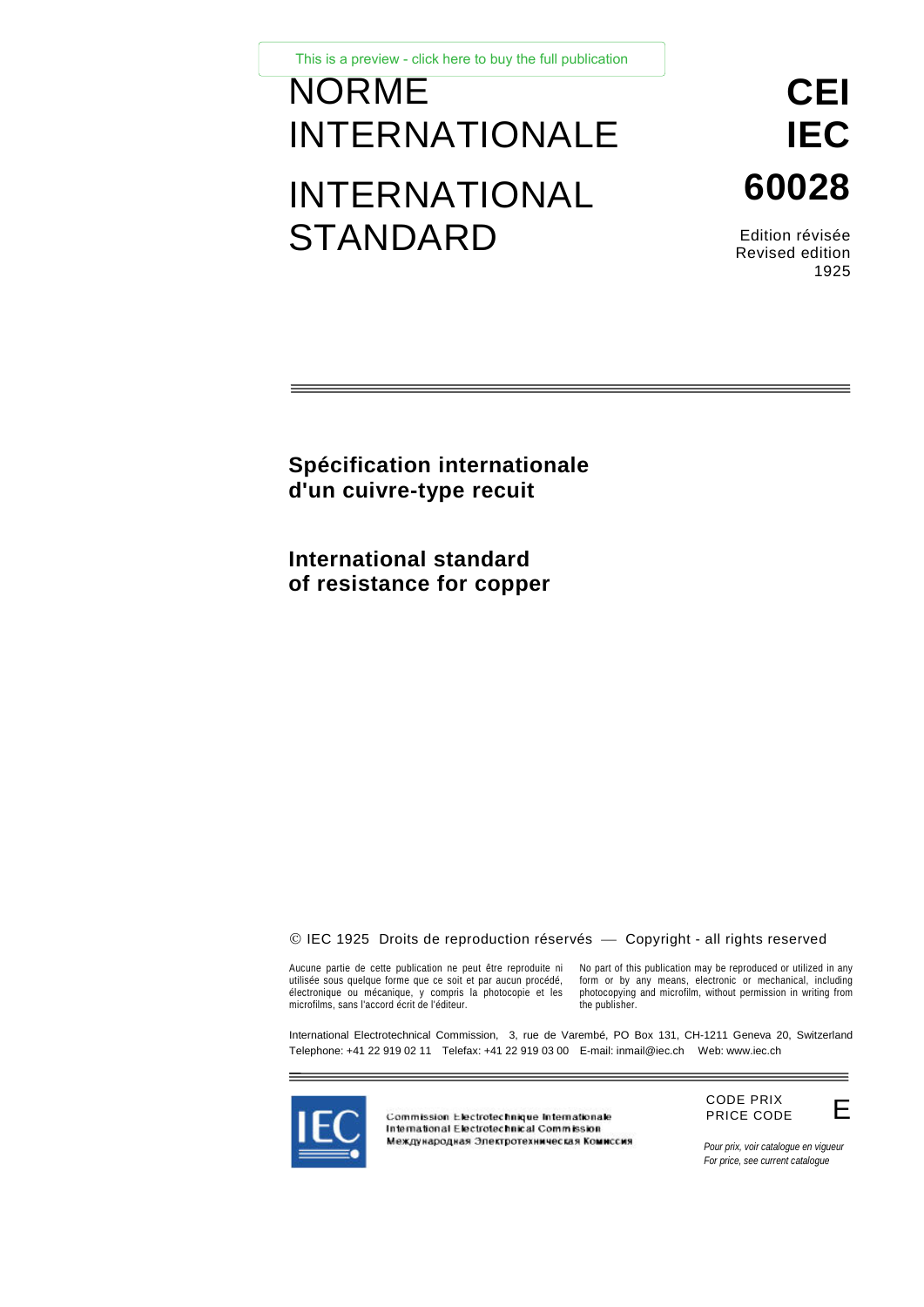[This is a preview - click here to buy the full publication](https://webstore.iec.ch/publication/98&preview=1)

 $- 2 -$ 

## PRÉFACE DE LA PREMIERE ÉDITION.

A plusieurs reprises le besoin d'une spécification pour le cuivre s'est fait sentir dans l'industrie électrique. Jusqu'à une époque toute récente, il y a eu manque d'uniformité dans les valeurs adoptées par les différentes nations comme spécification du cuivre-type recuit; ce manque d'uniformité était dû en grande partie aux divers interprétations données aux recherches de Matthiessen faites pour la British Association (Comité d'étalonnage électrique) en 1864, et qui servirent en réalité de base pour le choix des diverses valeurs adoptées. Bien que les différences ne fussent pas très grandes, elles étaient suffisamment importantes pour empêcher les tables pour les fils de cuivre des divers pays, d'être entièrement comparables.

L'idée d'adopter une spécification internationale pour le cuivre fut d'abord suggérée au Congrès de Chicago en 1893, mais malheureusement la proposition n'eut pas de suite. Pendant l'année 1911, cependant, sur l'initiative de l'American Institute of Electrical Engineers, le Bureau of Standards de Washington entreprit certaines recherches expérimentales dont les résultats furent publiés dans le Bulletin du Bureau pour 1911, Volume 7, No. 1.<sup>6</sup> A la suite de ces recherches, les divers Laboratoires nationaux étudièrent la question au point de vue international.

Le Comité national des Etats-Unis d'Amérique attira aussi l'attention de la C.E.I. sur ce sujet et, en mai 1912, certaines propositions définies, basées sur les expériences faites par les différents Laboratoires nationaux furent examinées par un des Comités spéciaux de la C.E.I. siégeant à Paris. On fit ultérieurement parvenir ces propositions aux divers Comités nationaux de la C.E.I. et à Zurich, en janvier 1913, elles furent acceptées en principe. M. le Dr. R. T. Glazebrook, C.B. *(Directeur du National Physical Laboratory de Londres)* et M. le Prof. Paul Janet *(Directeur du Laboratoire central d'Electricité de Paris)* eurent l'obligeance d'entreprendre la rédaction finale des différentes propositions d'accord avec le Bureau of Standards de Washington et la Physikalisch-Technische Reichsanstalt de Berlin.

A Berlin, en septembre 1913, vingt-quatre pays étant représentés, les recommandations, dans leur rédaction finale, présentées par M. le Prof. Dr. E. Warburg *(Président de la Physikalisch-Technische Reichsanstalt de Berlin),* furent ratifiées par la C.E.I. dans sa Réunion plénière.

LONDRES, *mars, 1914.*

## PRÉFACE DE LA DEUXIÈME ÉDITION.

L'objet de cette seconde édition n'est pas de changer le fond des recommandations primitives mais seulement d'en modifier la forme afin d'éviter toute ambiguïté ou possibilité de confusion.

Les recommandations telles qu'elles sont données dans ce rapport ont été approuvées par les Directeurs des Laboratoires nationaux de Londres, Paris et Washington. Grâce à l'entremise du Président du Comité suisse ce rapport fut soumis à l'examen de M. le Prof. Dr. E. Warburg.

LONDRES, *mars, 1925.*

\* J. H. Dellinger—" Coefficient de va riation de la résistance du cuivre avec la température." F. A. Wolff et J. H. Dellinger—" Conductivité électrique du cuivre commercial."